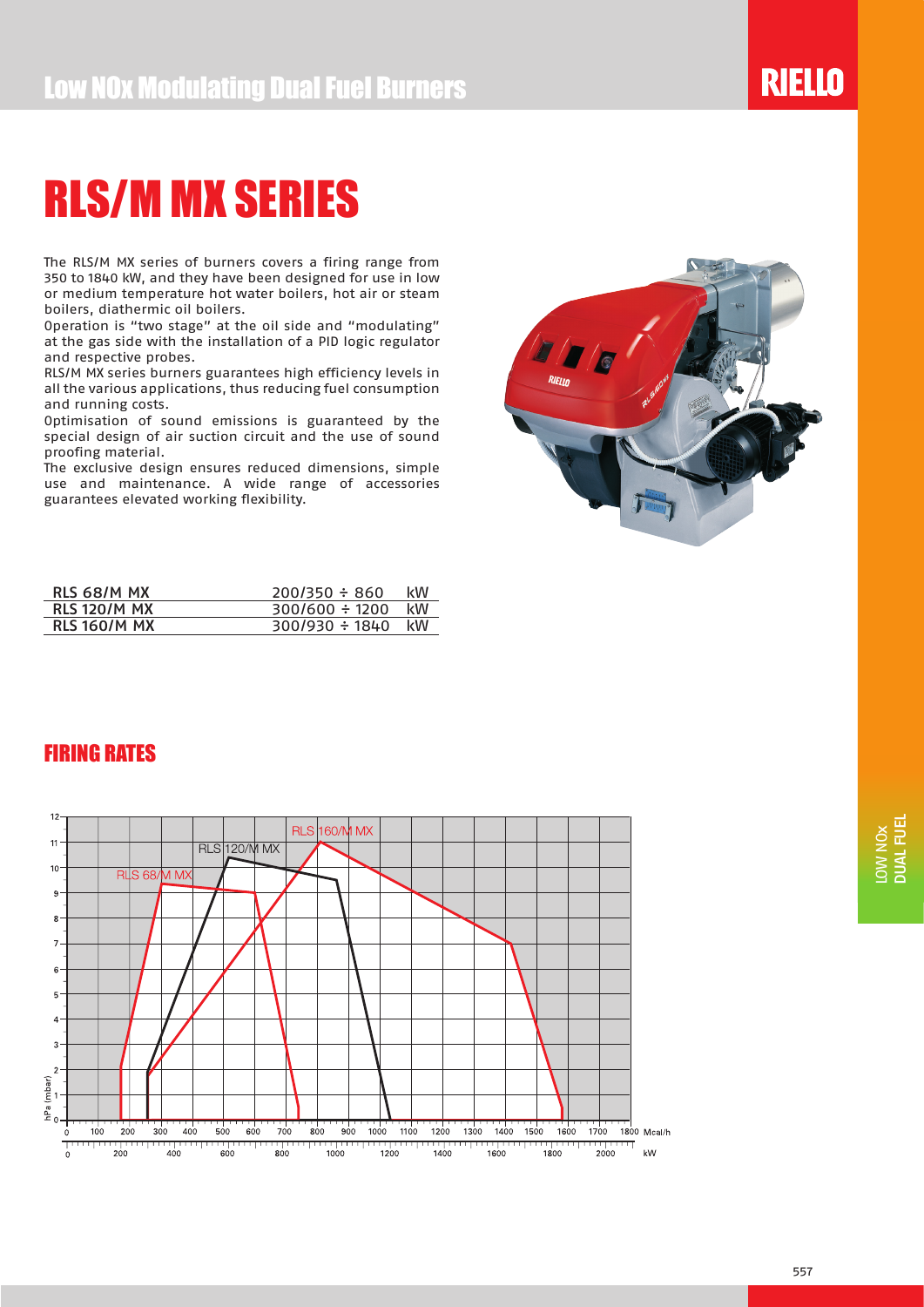### Low NOx Modulating Dual Fuel Burners

### RLS/M MX SERIES

### BURNER Overall dimensions (mm)



| MODEL                         |     |     |     |  | $E$   F – F(1)   G* – G(1)*   | н     |     |     | $-M$               | N   | $\sqrt{0 - 0}$ (1) $\sqrt{0}$ |      |
|-------------------------------|-----|-----|-----|--|-------------------------------|-------|-----|-----|--------------------|-----|-------------------------------|------|
| $\triangleright$ RLS 68/M MX  | 691 | 296 | 395 |  | $555$ 840 260 - 395 200 - 335 | , 189 | 430 | 214 | ייכ                | 134 | $1161 - 1300$                 |      |
| $\triangleright$ RLS 120/M MX | 733 | 338 | 395 |  | 555 840 260 - 395 200 - 335   | 189   | 430 | 214 | $2^{\prime\prime}$ | 134 | $1161 - 1300$                 |      |
| $\triangleright$ RLS 160/M MX | 843 | 366 | 477 |  | $555$ 863 373 - 503 272 - 402 | 221   | 430 | 237 | $2^{\prime\prime}$ | 141 | $1442 - 1589$                 | -186 |

(1) Length with extended combustion head.

\* Maximum depth of the boiler door including the depth of the burner flange insulating gasket.

### BURNER - BOILER MOUNTING FLANGE



| <b>MODEL</b>                     |     | כח          |                 |
|----------------------------------|-----|-------------|-----------------|
| $\triangleright$ RLS 68-120/M MX | 195 | $275 - 325$ | M <sub>12</sub> |
| $\triangleright$ RLS 160/M MX    | 230 | $325 - 368$ | M <sub>16</sub> |

#### PACKAGING



| <b>MODEL</b>                  | X(1) |     |     | kg  |
|-------------------------------|------|-----|-----|-----|
| $\triangleright$ RLS 68/M MX  | 1400 | 975 | 645 | 115 |
| $\triangleright$ RLS 120/M MX | 1400 | 975 | 645 | 120 |
| $\triangleright$ RLS 160/M MX | 1400 | 975 | 645 | 135 |

(1) Length with standard and extended combustion head.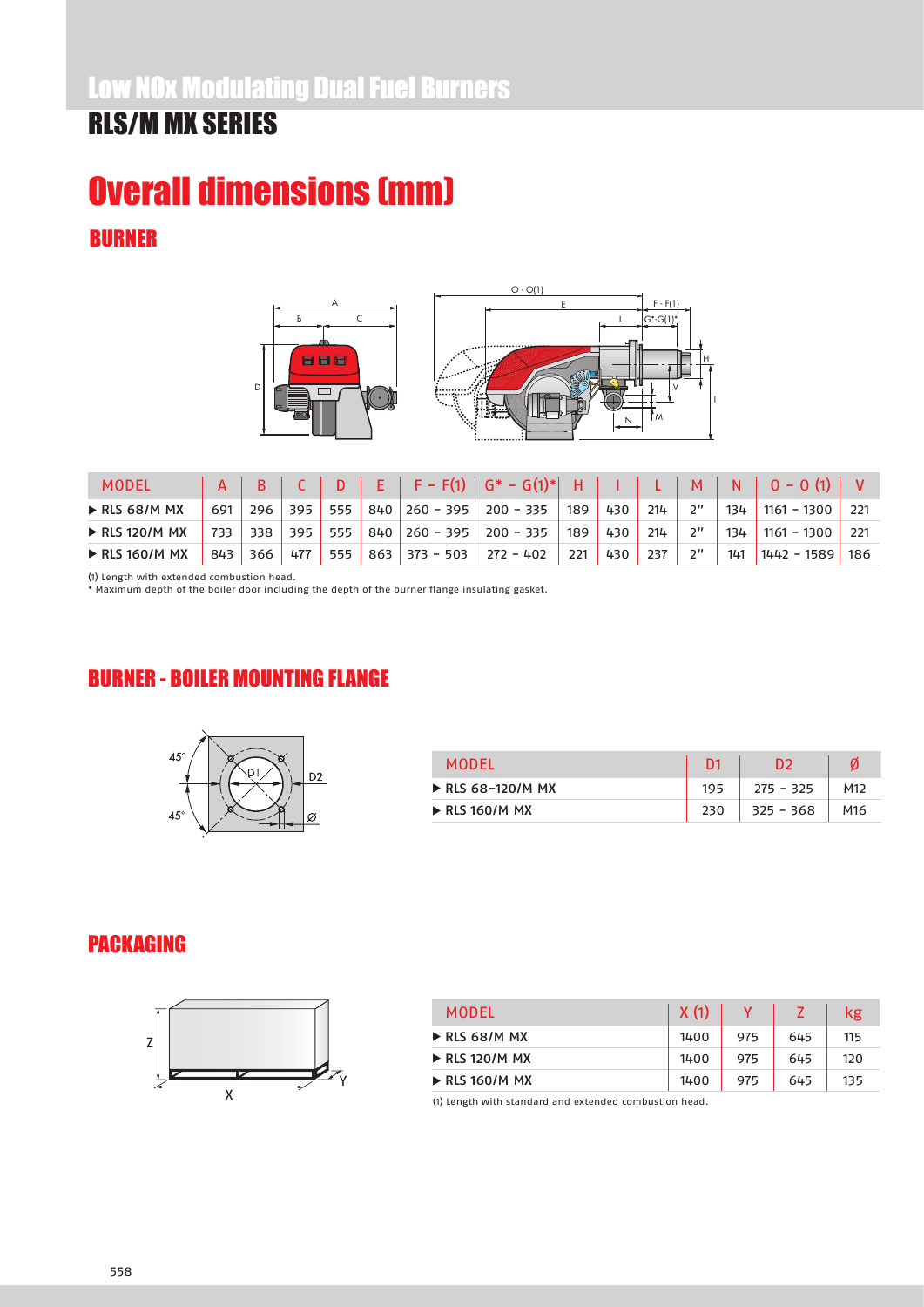## **Specification**

### DESIGNATION OF SERIES

|           | Fuel: S |                          | Natural gas                |           |            |                 |                                                        |              |                                   |             |                                                               |  |
|-----------|---------|--------------------------|----------------------------|-----------|------------|-----------------|--------------------------------------------------------|--------------|-----------------------------------|-------------|---------------------------------------------------------------|--|
|           |         | L.                       | Light oil                  |           |            |                 |                                                        |              |                                   |             |                                                               |  |
|           |         |                          | LS Light oil / Natural gas |           |            |                 |                                                        |              |                                   |             |                                                               |  |
|           |         |                          | N Heavy oil                |           |            |                 |                                                        |              |                                   |             |                                                               |  |
|           |         |                          |                            |           |            |                 |                                                        |              |                                   |             |                                                               |  |
|           |         | Size                     |                            |           |            |                 |                                                        |              |                                   |             |                                                               |  |
|           |         |                          |                            |           |            |                 |                                                        |              |                                   |             |                                                               |  |
|           |         |                          | Operation : /1             |           |            |                 | One stage                                              |              |                                   |             |                                                               |  |
|           |         |                          |                            |           | $\cdots$   |                 | Two stage                                              |              |                                   |             |                                                               |  |
|           |         |                          |                            |           | /M         |                 | Modulating<br>Electronic cam                           |              |                                   |             |                                                               |  |
|           |         |                          |                            |           | /E<br>IP   |                 | Proportioning air/gas valve                            |              |                                   |             |                                                               |  |
|           |         |                          |                            |           | /EV        |                 |                                                        |              |                                   |             | Electronic cam predisposed for variable speed (with inverter) |  |
|           |         |                          |                            |           |            |                 |                                                        |              |                                   |             |                                                               |  |
|           |         |                          |                            |           | Emission : |                 |                                                        |              | Class 1 EN267 - EN676             |             |                                                               |  |
|           |         |                          |                            |           |            | MZ              |                                                        |              | Class 2 EN267 - EN676             |             |                                                               |  |
|           |         |                          |                            |           |            | <b>BLU</b>      |                                                        |              | Class 3 EN267 - EN676             |             |                                                               |  |
|           |         |                          |                            |           |            | MX              | Class 2 EN267                                          |              |                                   |             |                                                               |  |
|           |         |                          |                            |           |            |                 | Class 3 EN676                                          |              |                                   |             |                                                               |  |
|           |         |                          |                            |           |            |                 |                                                        |              |                                   |             |                                                               |  |
|           |         |                          |                            |           |            | Head: TC        | Standard head                                          |              |                                   |             |                                                               |  |
|           |         |                          |                            |           |            | TL.             | <b>Extended head</b>                                   |              |                                   |             |                                                               |  |
|           |         |                          |                            |           |            |                 |                                                        |              |                                   |             |                                                               |  |
|           |         |                          |                            |           |            | FS1             | Flame control system :<br>Standard (1 stop every 24 h) |              |                                   |             |                                                               |  |
|           |         |                          |                            |           |            | FS <sub>2</sub> |                                                        |              |                                   |             | Continuous working (1 stop every 72 h)                        |  |
|           |         |                          |                            |           |            |                 |                                                        |              |                                   |             |                                                               |  |
|           |         |                          |                            |           |            |                 |                                                        |              | Electrical supply to the system : |             |                                                               |  |
|           |         |                          |                            |           |            |                 | 1/230/50                                               |              |                                   | 1/230V/50Hz |                                                               |  |
|           |         |                          |                            |           |            |                 | 3/230/50                                               |              |                                   |             | 3/230V/50Hz                                                   |  |
|           |         |                          |                            |           |            |                 | 3/400/50                                               |              |                                   |             | 3N/400V/50Hz                                                  |  |
|           |         |                          |                            |           |            |                 |                                                        | 3/230-400/50 |                                   |             | 3/230V/50Hz - 3N/400V/50Hz                                    |  |
|           |         |                          |                            |           |            |                 | 3/220/60                                               |              |                                   |             | 3/220V/60Hz                                                   |  |
|           |         |                          |                            |           |            |                 | 3/380/60                                               |              |                                   |             | 3N/380V/60Hz                                                  |  |
|           |         |                          |                            |           |            |                 |                                                        | 3/220-380/60 |                                   |             | 3/220V/60Hz - 3N/380V/60Hz                                    |  |
|           |         |                          |                            |           |            |                 |                                                        |              |                                   |             |                                                               |  |
|           |         |                          |                            |           |            |                 |                                                        |              | Auxiliary voltage :               |             |                                                               |  |
|           |         |                          |                            |           |            |                 |                                                        |              | 230/50-60                         |             | 230V/50-60Hz                                                  |  |
|           |         |                          |                            |           |            |                 |                                                        |              | $110/50 - 60$                     |             | 110V/50-60Hz                                                  |  |
|           |         |                          |                            |           |            |                 |                                                        |              |                                   |             | ID: Differential switch                                       |  |
|           |         |                          |                            |           |            |                 |                                                        |              |                                   |             |                                                               |  |
|           |         |                          |                            |           |            |                 |                                                        |              |                                   |             |                                                               |  |
|           |         |                          |                            |           |            |                 |                                                        |              |                                   |             |                                                               |  |
| LS<br>160 |         | /M                       | <b>MX</b>                  | <b>TC</b> | FS1        |                 | 3/230-400/50 230/50                                    |              |                                   |             |                                                               |  |
|           |         | <b>BASIC DESIGNATION</b> |                            |           |            |                 |                                                        |              |                                   |             |                                                               |  |

### **RIELLO**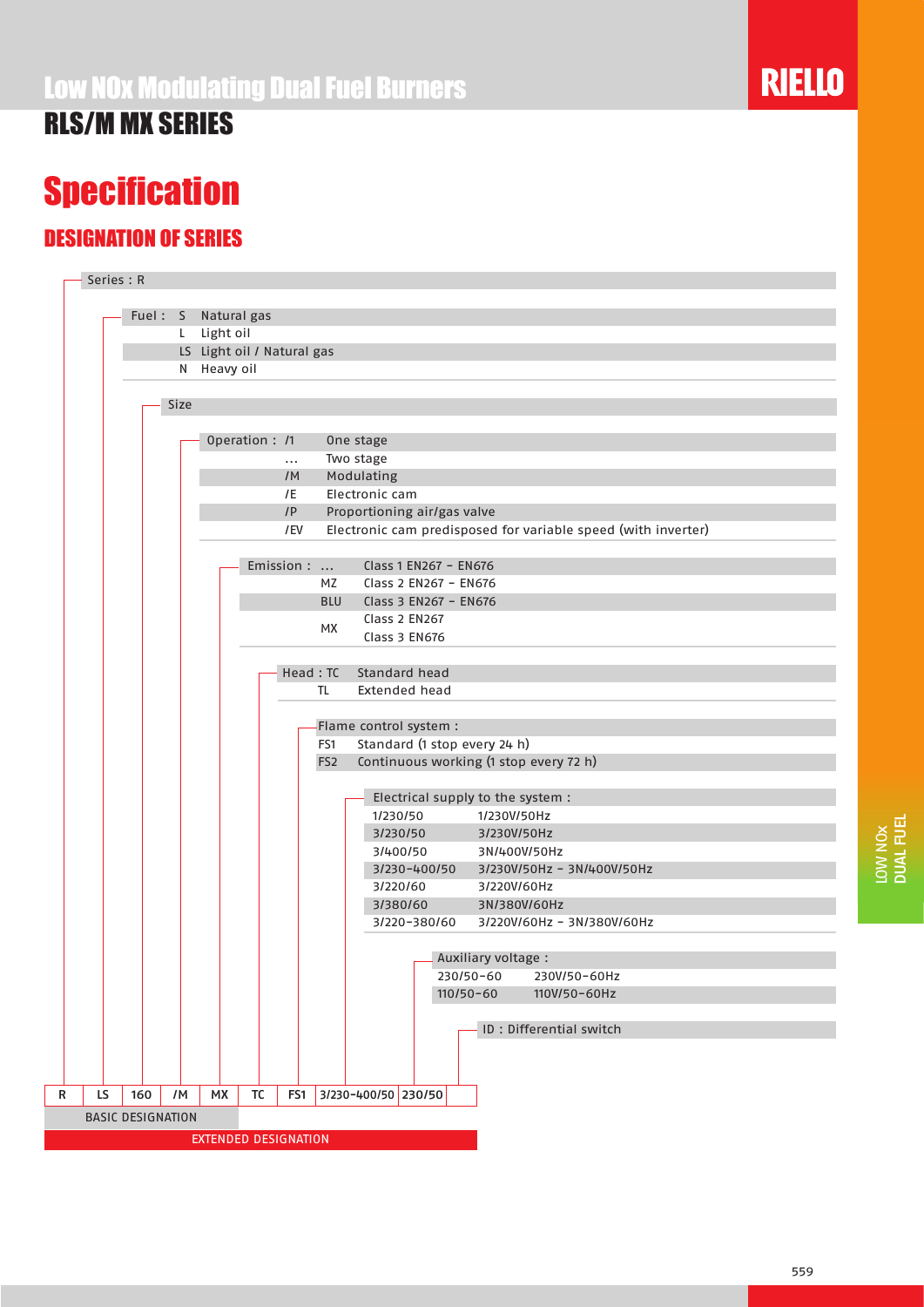## **Specification**

### STATE OF SUPPLY

Monoblock forced draught Low NOx dual fuel burner with two stage operation at the oil side and two stage progressive or modulating operation at the gas side, with a specific kit, fully automatic, made up of:

- air suction circuit lined with sound-proofing material
- centrifugal fan with high performance and low sound emissions
- air damper for air flow setting and butterfly valve for regulating gas output controlled by a servomotor with variable cam
- starting motor at 2800 rpm, three-phase 400V with neutral, 50Hz
- low emission combustion head, that can be set on the basis of required output, fitted with:
	- stainless steel end cone, resistant to corrosion and high temperatures
	- ignition electrodes
	- gas distributor
	- flame stability disk
- maximum gas pressure switch to stop the burner in the case of excess pressure on the fuel supply line
- minimum air pressure switch stops the burner in case of insufficient air quantity at the combustion head
- gears pump for high pressure fuel supply
- pump starting motor
- oil safety valves
- two oil valves (1st and 2nd stage)
- burner safety control box
- UV photocell for flame detection
- burner on/off selection switch
- manual or automatic output increase/decrease selection switch
- Oil/Gas selector
- flame inspection window
- slide bars for easier installation and maintenance
- protection filter against radio interference
- IP 44 electric protection level.

#### Standard equipment:

- 1 gas train flange
- 1 flange gasket
- 4 screws for fixing the flange
- 1 thermal screen
- 4 screws for fixing the burner flange to the boiler
- 2 flexible pipes for connection to the oil supply network
- 2 nipples for connection to the pump with gaskets
- Instruction handbook for installation, use and maintenance
- Spare parts catalogue.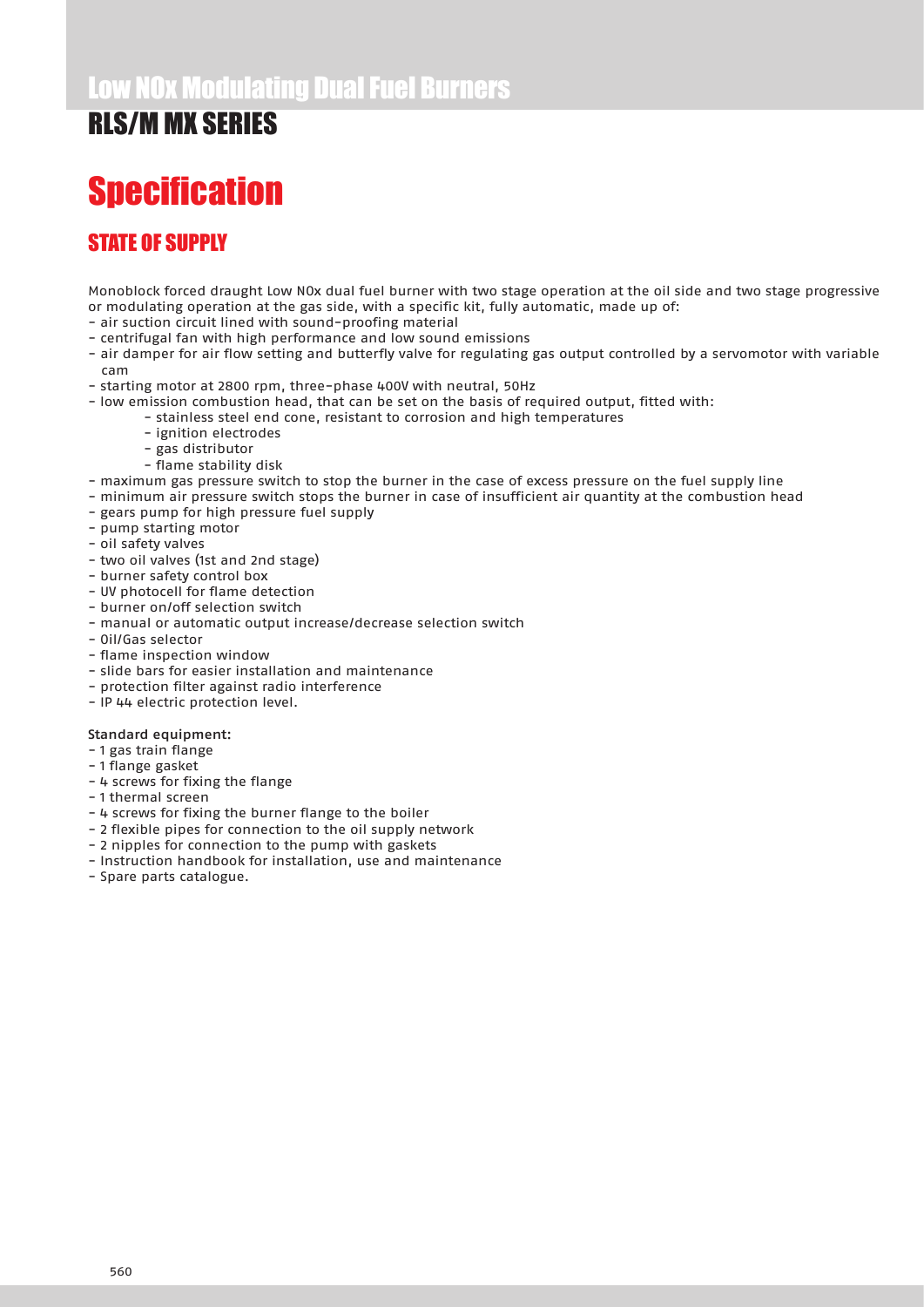## Available models

#### Burners

|             |                              |        |                                  |               |              | <b>HEAT OUTPUT</b> |                    | <b>TOTAL</b><br><b>ELECTRICAL</b> |                      |             |
|-------------|------------------------------|--------|----------------------------------|---------------|--------------|--------------------|--------------------|-----------------------------------|----------------------|-------------|
| <b>CODE</b> |                              |        | <b>MODEL</b>                     |               |              | LIGHT OIL          | <b>NATURAL GAS</b> | <b>POWER</b>                      | <b>CERTIFICATION</b> | <b>NOTE</b> |
|             |                              |        |                                  |               | (kW)         | (kg/h)             | $(Nm^3/h)$         | (kW)                              |                      |             |
| 3898010     | RLS 68/M MX                  | TC FS1 | 3/230-400/50                     | 230/50-60     | 200/350-860  | 17/30-73           | 27/40-100          | 2,2                               | CE 0085BP0175        |             |
| 3898011     | RLS 68/M MX                  | TL FS1 | 3/230-400/50                     | 230/50-60     | 200/350-860  | 17/30-73           | 27/40-100          | 2,2                               | CE 0085BP0175        |             |
| 3898020     | RLS 68/M MX                  |        | TC FS2 3/230-400/50              | 230/50-60     | 200/350-860  | 17/30-73           | 27/40-100          | 2,2                               | CE 0085BP0175        |             |
| 3898021     | RLS 68/M MX                  |        | TL FS2 3/230-400/50              | $230/50 - 60$ | 200/350-860  | 17/30-73           | 27/40-100          | 2,2                               | CE 0085BP0175        |             |
| 3898110     |                              |        | RLS 120/M MX TC FS1 3/230-400/50 | 230/50-60     | 300/600-1200 | 25/50-101          | 37/70-140          | 3,0                               | CE 0085BP0175        |             |
| 3898111     |                              |        | RLS 120/M MX TL FS1 3/230-400/50 | $230/50 - 60$ | 300/600-1200 | 25/50-101          | 37/70-140          | 3,0                               | CE 0085BP0175        |             |
| 3898120     |                              |        | RLS 120/M MX TC FS2 3/230-400/50 | $230/50 - 60$ | 300/600-1200 | 25/50-101          | 37/70-140          | 3,0                               | CE 0085BP0175        |             |
| 3898121     |                              |        | RLS 120/M MX TL FS2 3/230-400/50 | 230/50-60     | 300/600-1200 | 25/50-101          | 37/70-140          | 3,0                               | CE 0085BP0175        |             |
| 3898210     | RLS 160/M MX TC FS1 3/400/50 |        |                                  | $230/50 - 60$ | 300/930-1840 | 25/78-155          | 30/93-184          | 6,0                               | CE 0085BN0625        |             |
| 20011635    | RLS 160/M MX TC FS1 3/230/50 |        |                                  | 230/50-60     | 300/930-1840 | 25/78-155          | 30/93-184          | 6,0                               | CE 0085BN0625        |             |
| 3898211     | RLS 160/M MX TL FS1 3/400/50 |        |                                  | 230/50-60     | 300/930-1840 | 25/78-155          | 30/93-184          | 6,0                               | CE 0085BN0625        |             |
| 20011642    | RLS 160/M MX TL FS1 3/230/50 |        |                                  | $230/50 - 60$ | 300/930-1840 | 25/78-155          | 30/93-184          | 6,0                               | CE 0085BN0625        |             |
| 3898220     | RLS 160/M MX TC FS2 3/400/50 |        |                                  | 230/50-60     | 300/930-1840 | 25/78-155          | 30/93-184          | 6,0                               | CE 0085BN0625        |             |
| 20011644    | RLS 160/M MX TC FS2 3/230/50 |        |                                  | 230/50-60     | 300/930-1840 | 25/78-155          | 30/93-184          | 6,0                               | CE 0085BN0625        |             |
| 3898221     | RLS 160/M MX TL FS2 3/400/50 |        |                                  | 230/50-60     | 300/930-1840 | 25/78-155          | 30/93-184          | 6,0                               | CE 0085BN0625        |             |
| 20011645    | RLS 160/M MX TL FS2 3/230/50 |        |                                  | 230/50-60     | 300/930-1840 | 25/78-155          | 30/93-184          | 6,0                               | CE 0085BN0625        |             |

Net calorific value light oil: 11,8 kWh/kg; 10.200 kcal/kg - Viscosity at 20°C: 4-6 mm<sup>2</sup>/s (cSt).

Net calorific value G20 gas: 10 kWh/Nm<sup>3</sup>; 8.600 kcal/Nm<sup>3</sup> - Density: 0,71 kg/Nm<sup>3</sup>.

The burners of RLS/M MX series are in according to 2009/142 - 2004/108 - 2006/95 - EC Directive and EN 267 - 676 Norm.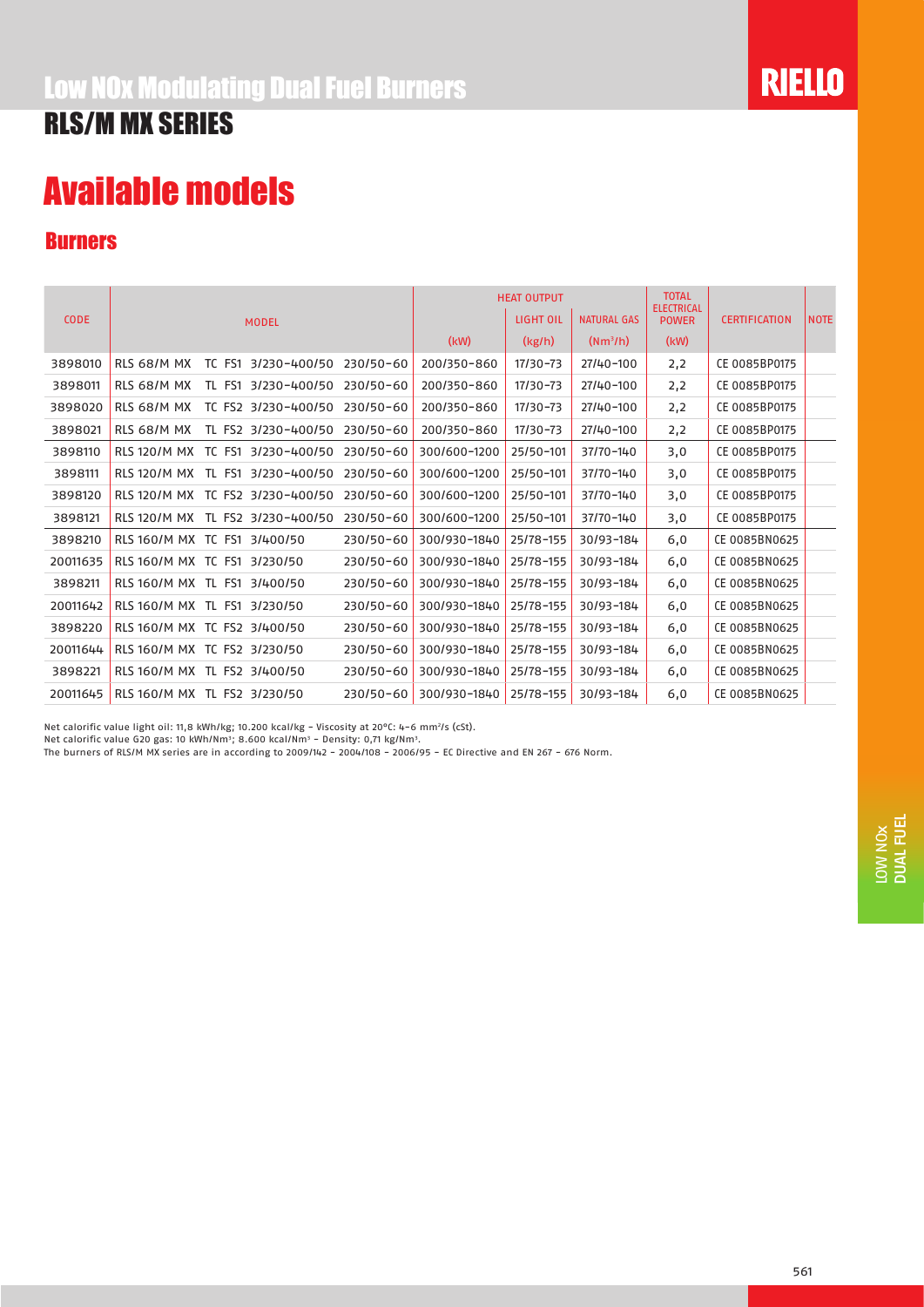## Available models

### Gas Trains

|             | <b>GAS TRAIN</b>     |                    |                              | <b>VPS</b>               |                              |                          |                          |
|-------------|----------------------|--------------------|------------------------------|--------------------------|------------------------------|--------------------------|--------------------------|
| <b>CODE</b> | <b>MODEL</b>         | Ø                  | C.T.                         | <b>CODE</b>              | <b>RLS 68</b>                | <b>RLS 120</b>           | <b>RLS 160</b>           |
| 3970599*    | MB 407/1 - RT 52     | $Rp \frac{3}{4}$ " | $\qquad \qquad \blacksquare$ | 3010123                  |                              |                          |                          |
| 3970553*    | MB 407/1 - RT 20     | $Rp \frac{3}{4}$ " | -                            | 3010123                  | 3000824+                     |                          |                          |
| 3970229*    | MB 407/1 - RSM 20    | $Rp \frac{3}{4}$ " | -                            | 3010123                  | 3000843                      |                          |                          |
| 3970258*    | MB 410/1 - RT 52     | Rp 1" 1/4          | $\overline{\phantom{a}}$     | 3010123                  |                              | 3010126                  | $\bullet$                |
| 3970554*    | MB 410/1 - RT 20     | Rp 3/4"            | -                            | 3010123                  |                              |                          |                          |
| 3970600*    | MB 410/1 - RT 52     | $Rp \frac{3}{4}$ " | $\overline{\phantom{a}}$     | 3010123                  |                              | 3000824+3000843          |                          |
| 3970230*    | MB 410/1 - RSM 20    | $Rp \frac{3}{4}$ " | $\overline{\phantom{0}}$     | 3010123                  |                              |                          | $\bullet$                |
| 3970256*    | MB 412/1 - RT 52     | Rp 1'' 1/2         | $\overline{\phantom{a}}$     | 3010123                  |                              |                          |                          |
| 3970144*    | MB 412/1 - RT 20     | Rp 1'' 1/2         | $\qquad \qquad$              | 3010123                  |                              |                          |                          |
| 3970197**   | MB 412/1 CT RT 20    | Rp 1'' 1/2         | ٠                            | $\overline{\phantom{a}}$ |                              |                          |                          |
| 3970231*    | MB 412/1 - RSM 20    | Rp 1'' 1/2         | -                            | 3010123                  |                              |                          |                          |
| 3970180*    | MB 415/1 - RT 30     | Rp 1'' 1/2         | $\qquad \qquad$              | 3010123                  |                              | 3000843                  |                          |
| 3970198**   | MB 415/1 CT RT 30    | Rp 1'' 1/2         | ٠                            |                          |                              |                          |                          |
| 3970250*    | MB 415/1 - RT 52     | Rp 1'' 1/2         | -                            | 3010123                  |                              |                          |                          |
| 3970253**   | MB 415/1 CT RT 52    | Rp 1'' 1/2         | ٠                            | $\overline{\phantom{0}}$ |                              |                          |                          |
| 3970232*    | MB 415/1 - RSM 30    | Rp 1'' 1/2         |                              | 3010123                  |                              |                          |                          |
| 3970181*    | MB 420/1 - RT 30     | Rp <sup>2</sup>    | $\overline{\phantom{a}}$     | 3010123                  | $\qquad \qquad \blacksquare$ | $\overline{\phantom{a}}$ | -                        |
| 3970182**   | MB 420/1 CT RT 30    | Rp 2"              | ٠                            | $\overline{\phantom{a}}$ | $\qquad \qquad -$            | $\overline{\phantom{a}}$ | $\overline{\phantom{0}}$ |
| 3970257*    | MB 420/1 - RT 52     | Rp 2"              |                              | 3010123                  | $\overline{\phantom{a}}$     | $\overline{\phantom{a}}$ | $\overline{\phantom{m}}$ |
| 3970252**   | MB 420/1 CT RT 52    | Rp 2"              | ٠                            |                          | $\overline{\phantom{a}}$     | $\overline{\phantom{a}}$ | -                        |
| 3970233*    | MB 420/1 - RSM 30    | Rp 2"              | $\qquad \qquad$              | 3010123                  | $\qquad \qquad -$            | $\overline{\phantom{a}}$ | $\overline{\phantom{a}}$ |
| 3970234**   | MB 420/1 CT RSM 30   | Rp 2"              | ٠                            |                          | $\overline{\phantom{a}}$     | $\overline{\phantom{a}}$ | $\overline{\phantom{a}}$ |
| 3970221*    | MBC 1200/1 - RSM 60  | Rp <sup>2</sup>    | ۰                            | 3010367                  | $\overline{\phantom{0}}$     | $\overline{\phantom{a}}$ | -                        |
| 3970225**   | MBC 1200/1 CT RSM 60 | $Rp2$ "            | ٠                            |                          |                              |                          |                          |
| 3970222*    | MBC 1900/1 - FSM 40  | DN 65              | $\overline{\phantom{a}}$     | 3010367                  |                              | 3000825                  |                          |
| 3970226**   | MBC 1900/1 CT FSM 40 | DN 65              | ۰                            |                          |                              |                          |                          |
| 3970223*    | MBC 3100/1 - FSM 40  | <b>DN 80</b>       | $\overline{a}$               | 3010367                  |                              | 3000826                  |                          |
| 3970227**   | MBC 3100/1 CT FSM 40 | <b>DN 80</b>       | ٠                            |                          |                              |                          |                          |
| 3970145*    | CB 512/1 - RSM 30    | Rp 1" 1/2          | $\overline{\phantom{a}}$     | 3010367                  |                              | 3000843                  |                          |
| 20045589**  | CB 512/1 CT RSM 30   | Rp 1" 1/2          | ٠                            |                          |                              |                          |                          |
| 3970146*    | CB 520/1 - RSM 30    | $Rp2$ "            | $\overline{\phantom{a}}$     | 3010367                  | $\overline{\phantom{0}}$     | $\overline{\phantom{a}}$ |                          |
| 3970160**   | CB 520/1 CT RSM 30   | $Rp2$ "            | ٠                            |                          | $\qquad \qquad -$            |                          |                          |
| 20044659*   | CB 525/1 - RSM 30    | Rp 2"              | $\qquad \qquad$              | 3010367                  | $\qquad \qquad \blacksquare$ | $\overline{\phantom{a}}$ |                          |
| 20044660**  | CB 525/1 CT RSM 30   | Rp <sup>2</sup>    | ٠                            |                          | $\overline{\phantom{0}}$     | $\overline{\phantom{0}}$ |                          |
| 3970147*    | CB 5065/1 - FSM 30   | DN 65              | $\overline{\phantom{a}}$     | 3010367                  |                              | 3000825                  |                          |
| 3970161**   | CB 5065/1 CT FSM 30  | DN 65              | ٠                            |                          |                              |                          |                          |
| 3970148*    | CB 5080/1 - FSM 30   | <b>DN 80</b>       | $\qquad \qquad$              | 3010367                  |                              | 3000826                  |                          |
| 3970162**   | CB 5080/1 CT FSM 30  | <b>DN 80</b>       | ٠                            |                          |                              |                          |                          |
| 3970148*    | CB 50100/1 - FSM 30  | <b>DN 100</b>      | -                            | 3010367                  |                              | 3010370 + 3000826        |                          |
| 3970162**   | CB 50100/1 CT FSM 30 | <b>DN 100</b>      | ٠                            |                          |                              |                          |                          |
| 3970148*    | CB 50125/1 - FSM 30  | <b>DN 125</b>      |                              | 3010367                  |                              |                          | 3010224 + 3000826        |
| 3970162**   | CB 50125/1 CT FSM 30 | <b>DN 125</b>      | $\bullet$                    |                          | $\bullet$                    |                          |                          |

Please see designation of Gas Train Series in the page before the Catalogue index.

\* 230V/50Hz -220V/60Hz electrical supply.

\*\* 230V/50Hz electrical supply.

The valve seal control device is compulsory (conforming to EN 676) on gas trains to burners with a maximum output over 1200 kW.

To select the gas train please refer to the technical data leaflet and/or instruction manual.

C.T. Gas valve leak detection control device:

- gas train not equipped with leak detection control device; this device can be ordered separately - see VPS column - and installed later.

♦ gas train equipped with leak detection control device.<br>VPS Valve leak detection control device. Supplied separately from the gas train (please see Gas train accessories paragraph for both 50 Hz and 60 Hz codes).  $\bullet$  Not available.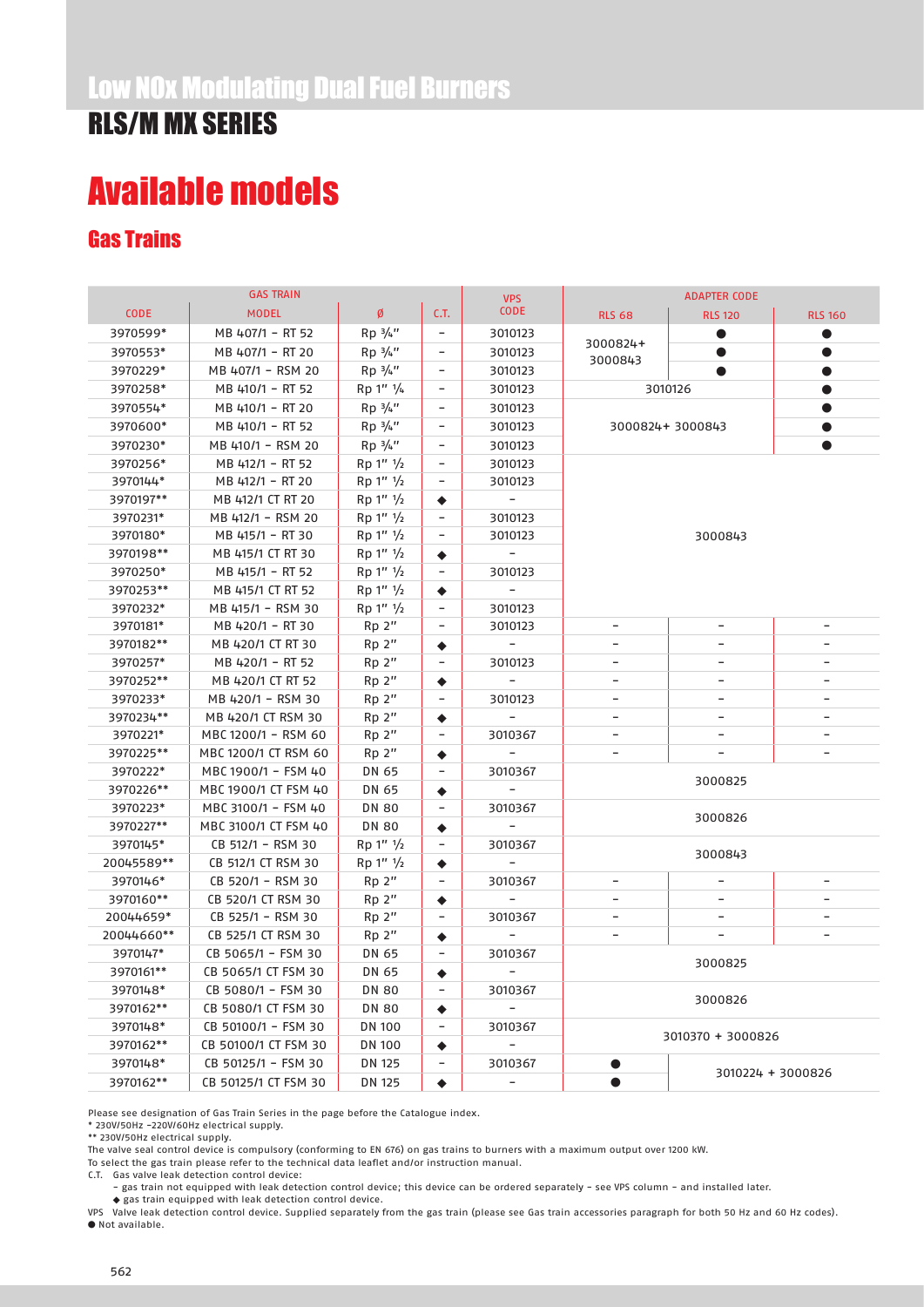### Burner accessories

#### Nozzles type 60° B



The nozzles must be ordered separately. The following table shows the features and codes on the basis of the maximum required fuel output.

NOTE: each burner needs N° 2 nozzles.

| <b>BURNER</b>   | RATED DELIVERY kg/h (*) | <b>GPH</b> | <b>NOZZLE</b> |
|-----------------|-------------------------|------------|---------------|
|                 | 21,2                    | 5,00       | 3042192       |
|                 | 23,3                    | 5,50       | 3042202       |
|                 | 25,5                    | 6,00       | 3042212       |
|                 | 27,6                    | 6,50       | 3042222       |
|                 | 29,7                    | 7,00       | 3042232       |
| RLS 68-120/M MX | 31,8                    | 7,50       | 3042242       |
|                 | 33,9                    | 8,00       | 3042252       |
|                 | 36,1                    | 8,50       | 3042262       |
|                 | 38,2                    | 9,00       | 3042586       |
|                 | 40,3                    | 9,50       | 3042282       |
|                 | 42,4                    | 10,00      | 3042292       |
|                 | 46,7                    | 11,00      | 3042312       |
|                 | 50,9                    | 12,00      | 3042322       |
|                 | 55,1                    | 13,00      | 3042332       |
|                 | 59,4                    | 14,00      | 3042352       |
|                 | 63,6                    | 15,00      | 3042362       |
| RLS/M MX        | 67,9                    | 16,00      | 3042382       |
|                 | 72,1                    | 17,00      | 3042392       |
|                 | 76,4                    | 18,00      | 3042412       |
|                 | 80,6                    | 19,00      | 3042422       |
|                 | 84,8                    | 20,00      | 3042442       |
|                 | 93,3                    | 22,00      | 3042462       |
|                 | 101,8                   | 24,00      | 3042472       |
| RLS 160/M MX    | 110,3                   | 26,00      | 3042482       |
|                 | 118,8                   | 28,00      | 20018051      |

(\*) Nozzle rated delivery is reffered to atomized pressure

**RIELLO**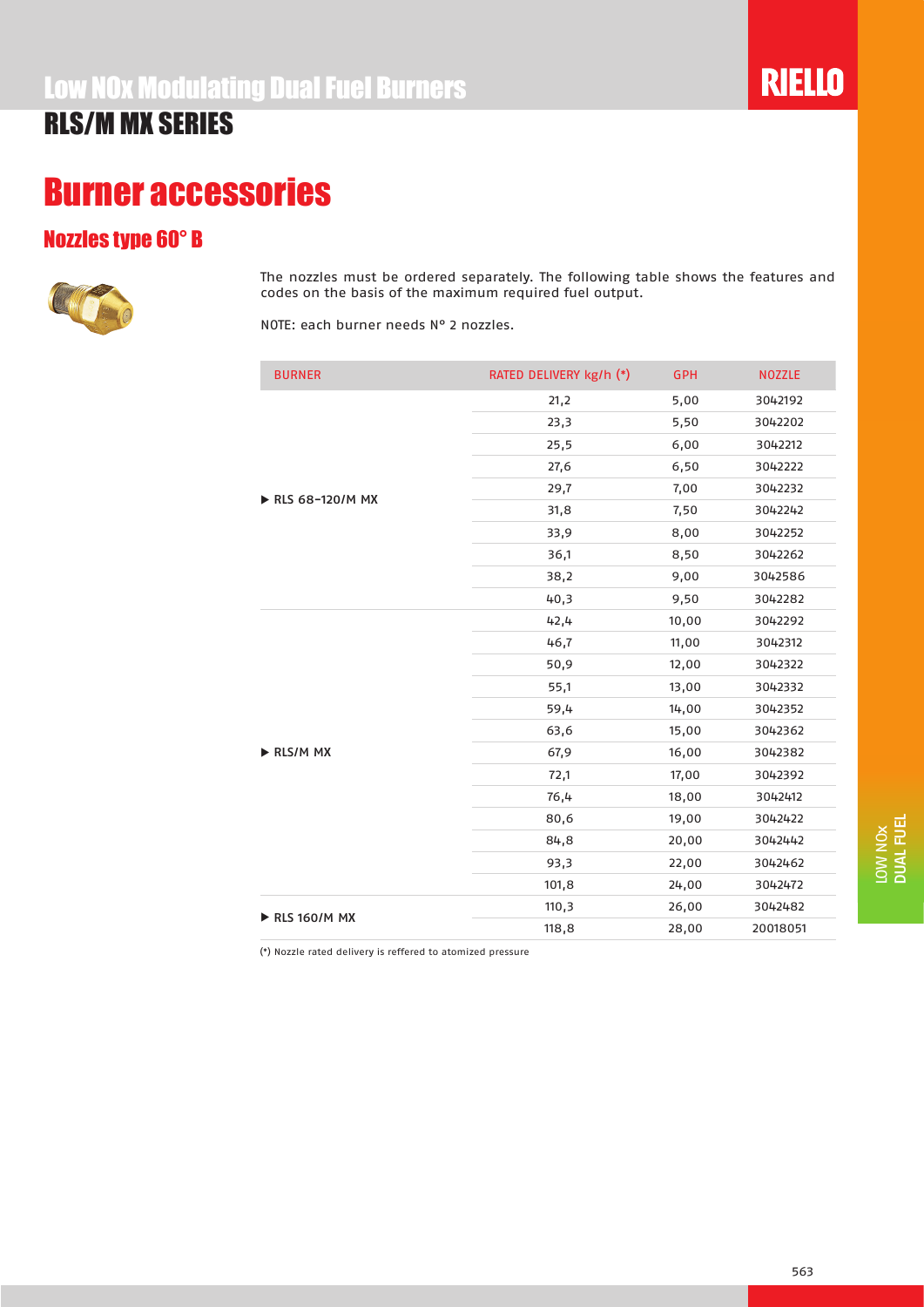## Burner accessories

#### Extended head kit



"Standard head" burners can be transformed into "extended head" versions, by using the special kit. The kits available for the various burners, giving the original and the extended lengths, are listed below.

| <b>BURNER</b>                    | STANDARD HEAD<br>LENGTH (mm) | <b>FXTENDED HEAD</b><br>LENGTH (mm) | KIT CODE  |
|----------------------------------|------------------------------|-------------------------------------|-----------|
| $\triangleright$ RLS 68-120/M MX | 260                          | 395                                 | 3010360   |
| $\triangleright$ RLS 160/M MX    | 373                          | 503                                 | 3010441 * |

\* Kit to be used on burners recognizable by a serial number that is over or equal to 02426XXXXXX, for burners with a serial number that is under or equal to 02416XXXXXX please use the Kit coded 3010340

#### Spacer kit



If burner head penetration into the combustion chamber needs reducing, varying thickness spacers are available, as given in the following table:

| <b>BURNER</b>             | <b>SPACER THICKNESS</b><br>S(mm) | KIT CODE |
|---------------------------|----------------------------------|----------|
| $\triangleright$ RLS/M MX | 102                              | 3000722  |
|                           |                                  |          |

#### Ground fault interrupter kit



A "Ground fault interrupter kit" is available as a safety device for electrical system fault.

| <b>BURNER</b>             | <b>KIT CODE</b> |
|---------------------------|-----------------|
| $\triangleright$ RLS/M MX | 20098337        |

#### Continuous ventilation kit



If the burner requires continuous ventilation in the stages without flame, a special kit is available as given in the following table.

| BURNER                    | <b>KIT CODE</b> |
|---------------------------|-----------------|
| $\triangleright$ RLS/M MX | 3010094         |

### Sound proofing box



If noise emission needs reducing even further, sound-proofing boxes are available. In case of generator heights, where a lower dimension "B" is required, ask for the Box Support Kit code 20065135. The useful dimensions are 40 mm less than the total dimensions indicated in the table (A, D, E). Not suitable for outdoor use.

| <b>BURNER</b>                                | <b>BOX</b> | $-$ A $-$ | TYPE $(mm)$ min-max $(mm)$ $(mm)$ $(mm)$ $(*)$ |         |    | B (mm) C D E [dB(A)] BOX CODE |
|----------------------------------------------|------------|-----------|------------------------------------------------|---------|----|-------------------------------|
| ► RLS 68-120-160/M MX C4/5 850 160 - 980 110 |            |           |                                                | 980 930 | 10 | 3010404                       |

(\*) Average noise reduction according to EN 15036-1 standard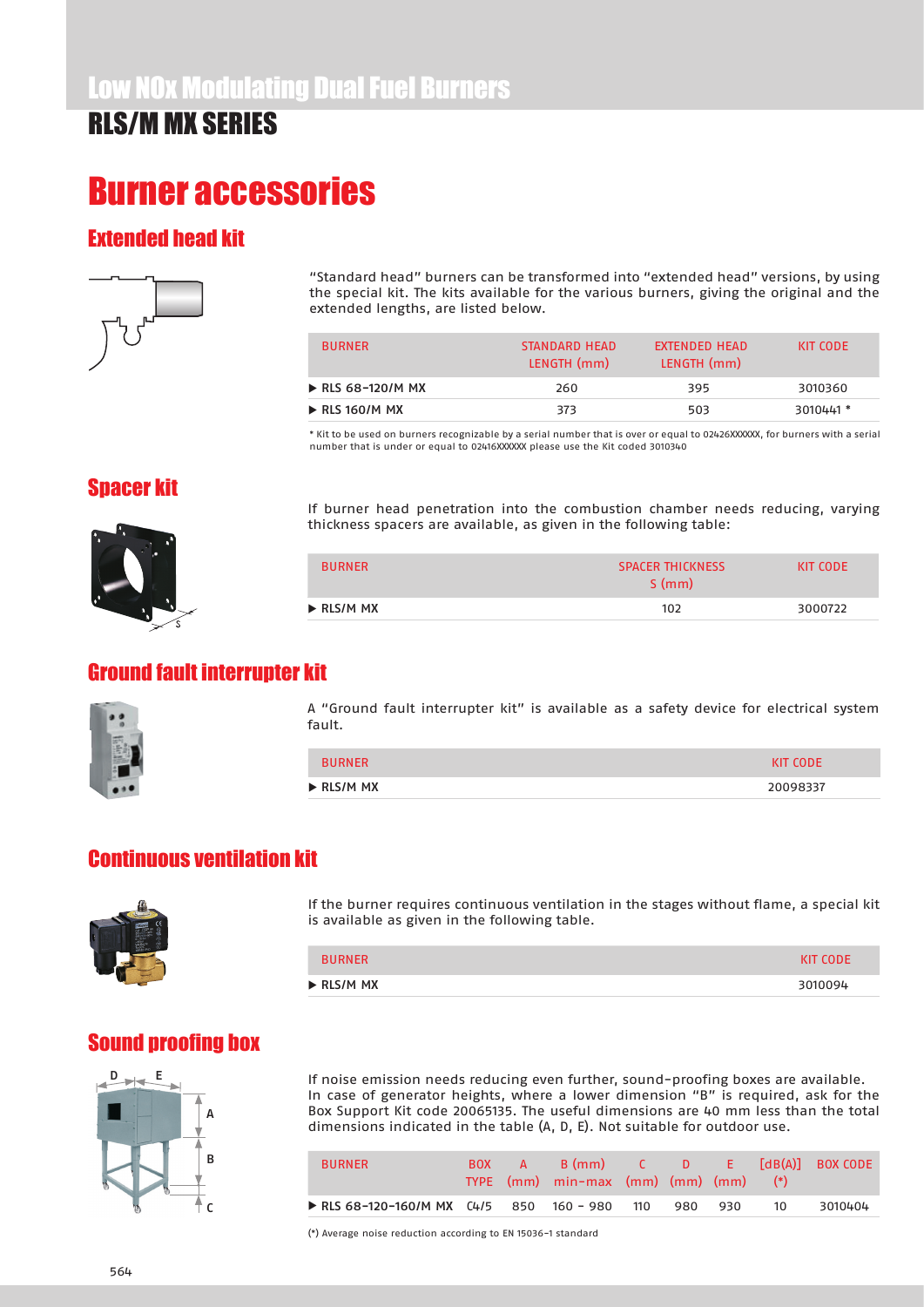### Burner accessories

#### Accessories for modulating operation







To obtain modulating operation, the RLS/M MX series of burners requires a regulator with three point outlet controls. The following table lists the accessories for modulating operation with their application range.

| <b>BURNER</b>                        | <b>REGULATOR</b><br><b>TYPF</b> | REGULATOR<br>CODE. |
|--------------------------------------|---------------------------------|--------------------|
| $\triangleright$ RLS 68/M – 120/M MX | <b>RWF 40</b>                   | 3010212            |
| $\triangleright$ RLS 160/M MX        | <b>RWF 40</b>                   | 3010414            |

The relative temperature or pressure probes fitted to the regulator must be chosen on the basis of the application.

| <b>BURNER</b>             | <b>PROBE TYPE</b>       | RANGE $(°c)$ (bar)        | PROBE CODE |
|---------------------------|-------------------------|---------------------------|------------|
| $\triangleright$ RLS/M MX | Temperature PT 100      | $-100 \div 500^{\circ}$ C | 3010110    |
| $\triangleright$ RLS/M MX | Pressure $4 \div 20$ mA | $0 \div 2.5$ bar          | 3010213    |
| $\triangleright$ RLS/M MX | Pressure $4 \div 20$ mA | $0 \div 16$ bar           | 3010214    |
| $\triangleright$ RLS/M MX | Pressure $4 \div 20$ mA | $0 \div 25$ bar           | 3090873    |

Modulating operation can also be obtained with an analog control signal converter and a feedback three-pole potentiometer.

Alternatively, the potentiometer can be used to check the servomotor position.

| <b>BURNER</b>                        | <b>TYPE (INPUT SIGNAL)</b>                                                          | <b>CODE</b> |
|--------------------------------------|-------------------------------------------------------------------------------------|-------------|
| $\triangleright$ RLS 68/M - 120/M MX | $0/2$ – 10 V (impedance 200 K $\Omega$ )<br>$0/4$ – 20 mA (impedance 250 $\Omega$ ) | on demand   |
| $\triangleright$ RS 160/M MX         | $0/2$ – 10 V (impedance 200 K $\Omega$ )<br>$0/4$ - 20 mA (impedance 250 $\Omega$ ) | 3010415     |

Depending on the servomotor fitted to the burner, a three-pole potentiometer (1000  $\Omega$ ) can be installed to check the position of the servomotor. The KITS available for the various burners are listed below.

| <b>BURNER</b>               | <b>POTENTIOMETER</b><br>KIT CODE |
|-----------------------------|----------------------------------|
| RLS 68/M - 120/M - 160/M MX | 3010416                          |

### Head kit for "reverse flame chamber"



In certain cases, the use of the burner on reverse flame boilers can be improved by using an additional Pipes Kit.

| <b>BURNER</b>                 | KIT CODE |
|-------------------------------|----------|
| $\triangleright$ RLS 68/M MX  | 20006401 |
| $\triangleright$ RLS 120/M MX | 20006402 |
| $\triangleright$ RLS 160/M MX | 3010249  |